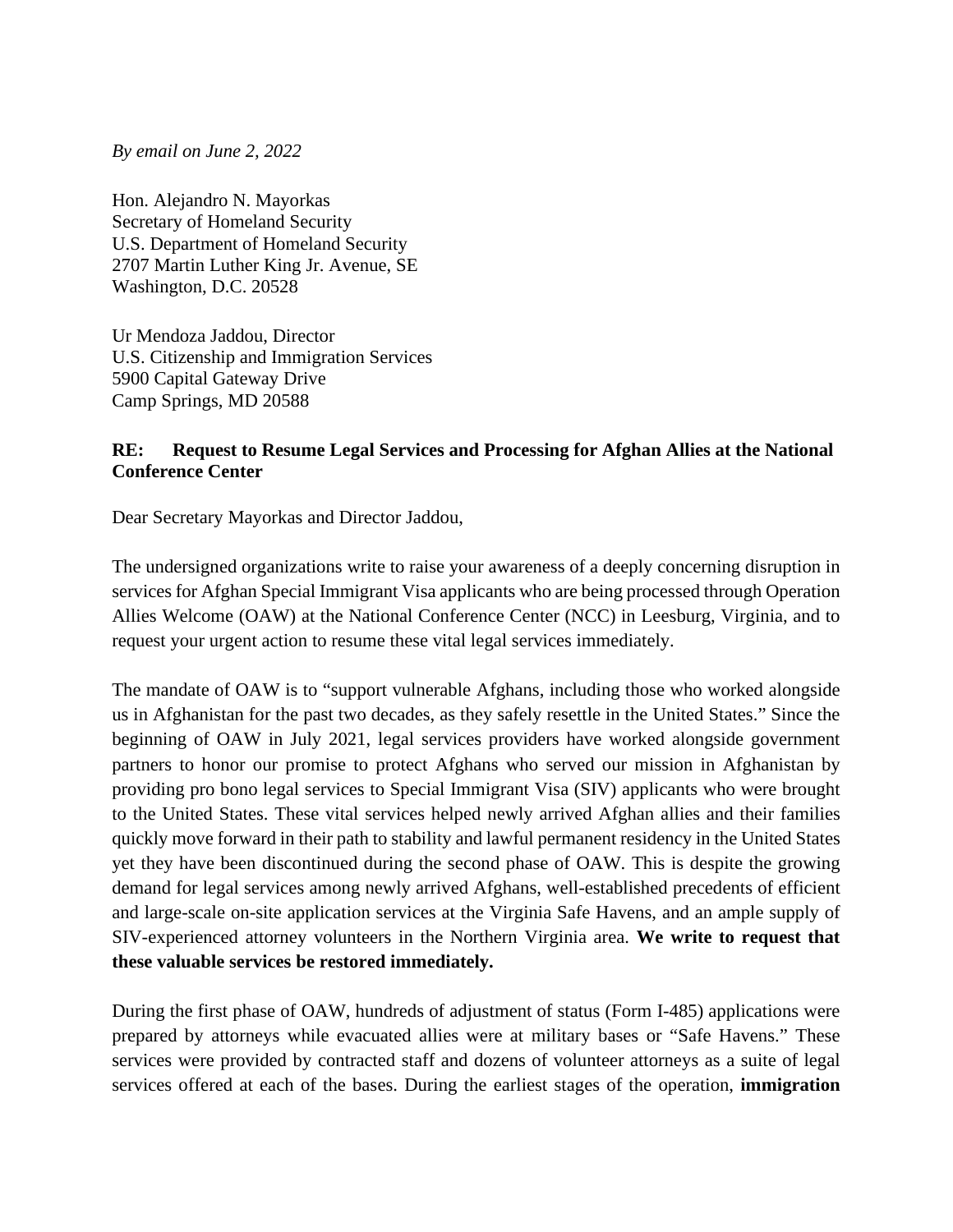**attorneys established an ad hoc legal clinic at Fort Lee and prepared 296 adjustment applications. At Fort Pickett, over 400 applications were prepared and directly submitted to the U.S. Citizenship and Immigration Services (USCIS).** The provision of such services could be achieved in Virginia because there is a cadre of dozens of immigration attorneys in the region who have experience and specialized training in assisting Afghan SIV applicants. The legal services team and volunteers at NCC believed this would continue into the second phase of OAW as they prepared applications for the first cohort of Afghans brought through relocation flights there. **Unfortunately, USCIS refuses to accept the 47 adjustment applications which remain at NCC today, unfiled and unprocessed for Afghan allies eager to finalize their legal status, and these services have been suspended.**

As tens of thousands of Afghans brought through the Noncombatant Evacuation Operations (NEO) are now experiencing, access to no- or low-cost, high-quality immigration legal expertise simply cannot be found in many onward destinations - this is particularly acute in more rural and remote areas of the country. Many newly arrived Afghans have reported being placed on lengthy waiting lists for pro bono legal services and some referral organizations have had to completely suspend new case intakes to responsibly manage burgeoning case dockets. Other new Afghan neighbors have reported being quoted legal fees in the thousands of dollars and having to travel over 50 miles to find a qualified attorney to assist with this very last phase of their SIV process. This situation has caused some to attempt to navigate the immigration system on their own, leading to confusion, frustration, and issues with case processing.

The Office of Refugee Resettlement (ORR) has made available millions of dollars in funding to provide pro bono, competent legal services to the OAW population. However, the allocated funding remains inadequate to meet the entire population's needs. Accepting SIV adjustment of status applications at NCC would enable ORR funding to be distributed to Afghans whose cases require much more acute legal assistance, like those navigating the complex asylum system.

Fort Lee's and Fort Pickett's on-site legal clinics set a precedent for successfully meeting the challenge of providing efficient application services to scale. Such legal clinics successfully worked in close coordination with on-site USCIS staff and offered our allies an invaluable opportunity to receive free and high-quality application legal services from experts in the field and make expedited, substantive strides in their SIV cases, in turn alleviating the burden on the receiving end of both local resettlement agencies and legal service providers in a system already overwhelmed. The precedent for legal services at Fort Lee and Fort Pickett provides a compelling case for continued capacity to provide efficient and scalable application services at the NCC. **To build upon this precedent of providing substantive and streamlined immigration legal support is not only feasible, but it is above all incumbent upon us, and upon the mission of OAW, in fulfilling our promises to our nation's brave allies.**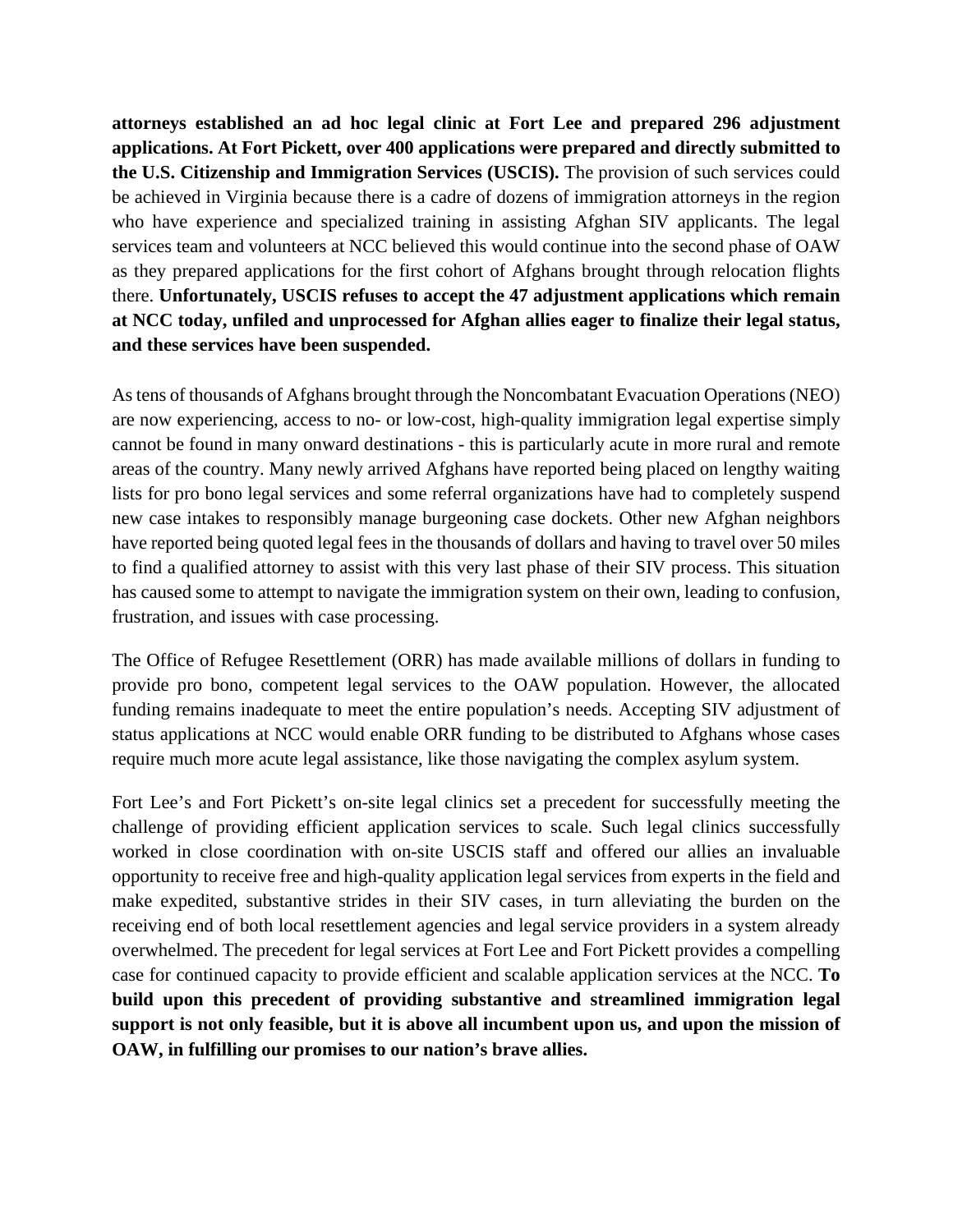**We urge you to immediately accept the 47 applications that were already prepared at the NCC before the disruption in services and to quickly resume the provision of legal services for Afghan allies at the NCC**. Our allies and their families are just one step away from lawful permanent residency and the stability we promised them when they put their lives at risk to serve our mission in Afghanistan - we must finish the job and fulfill our promises by offering them the legal services that will help them clear this last hurdle.

We appreciate your consideration of this urgent request. Please contact Jill Marie Bussey, Lutheran Immigration and Refugee Service's Director for Public Policy, at [jbussey@lirs.org](mailto:jbussey@lirs.org) for any questions or concerns.

Sincerely,

Afghan Evacuation and Relocation Lawyers Afghan Medical Professionals Association of America Afghan-American Community Organization (AACO) Afghan-American Foundation Afghans For a Better Tomorrow Akin Gump Pro Bono Practice American Humanist Association American Immigration Lawyers Association Asian Americans Advancing Justice | AAJC Asian Counseling and Referral Service Asian Pacific American Labor Alliance, AFL-CIO Asian Pacific Institute on Gender-Based Violence Association of Wartime Allies Asylum Seeker Advocacy Project (ASAP) AsylumWorks Bellevue Program for Survivors of Torture Cameroon American Council Catholic Charities Indianapolis Catholic Legal Immigration Network, Inc. (CLINIC) Catholic Migration Services Center for Disability Rights Center for Victims of Torture Central American Refugee Center (CARECEN - NY) Central Washington Justice For Our Neighbors Christian Reformed Church Office of Social Justice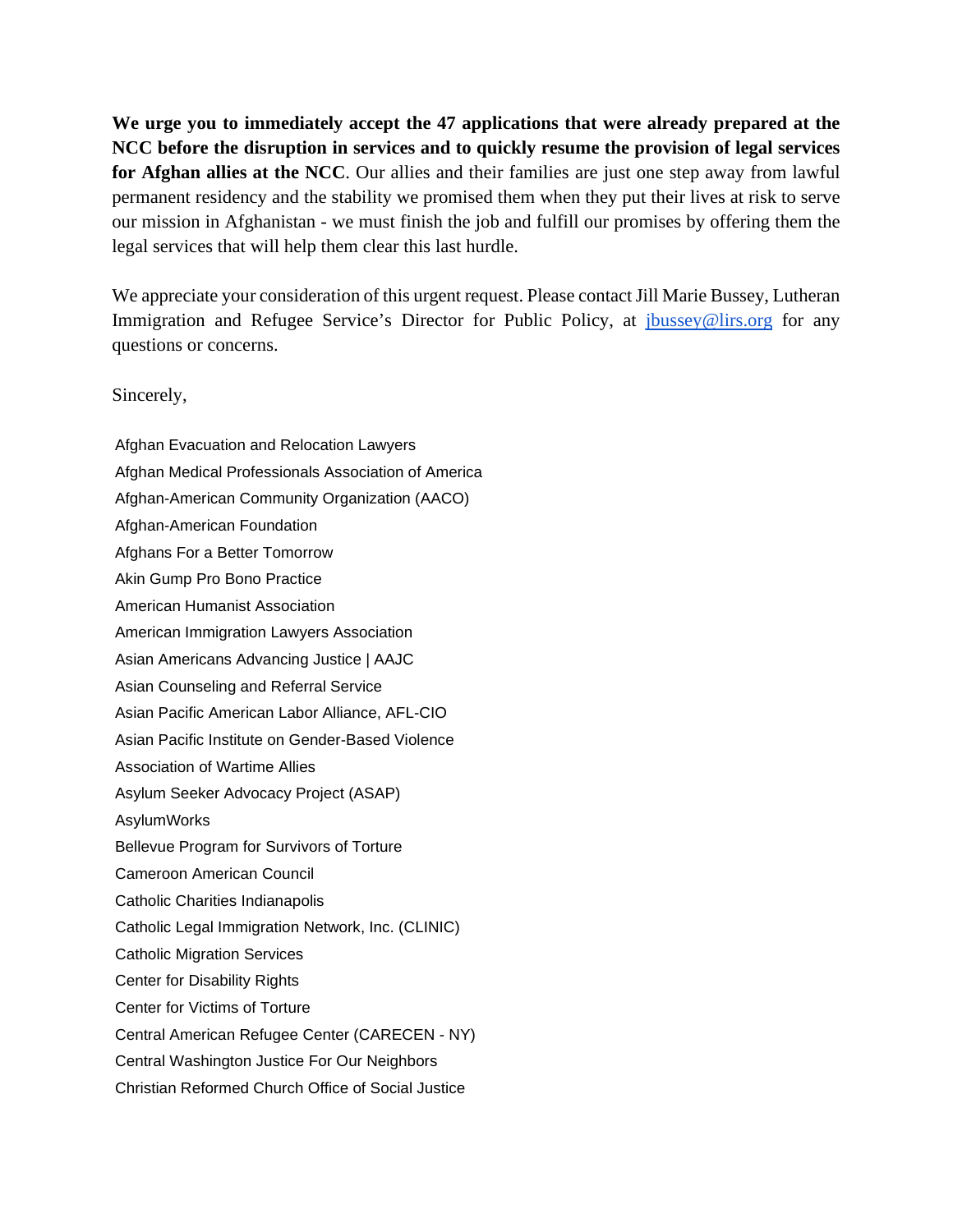Church of the Brethren, Office of Peacebuilding and Policy Church of the Savior Church World Service Coalición de Derechos Humanos Coalition of Community Organizations Columbia Law School Immigrants' Rights Clinic Combined Arms Congregational UCC Conklin Immigration Law LLC Connecticut Shoreline Indivisible CRIS Community Refugee and Immigration Services Disciples Immigration Legal Counsel Disciples Refugee & Immigration Ministries Dorothy Day Catholic Worker, Washington DC Empowering Pacific Islander Communities (EPIC) Ethiopian Community Development Council Faiths for Safe Water First Christian Church Tucson First Congregational Church of San Jose Franciscan Action Network Haitian Bridge Alliance **HIAS** HIAS Pennsylvania Hispanic Federation Human Rights First IAVA Immigrant Allies of Marshalltown Immigrant Legal Advocacy Project Immigration Center at Western Oaks Interfaith Welcome Coalition - San Antonio International Refugee Assistance Project (IRAP) International Rescue Committee Jewish Family & Community Services - East Bay Just Neighbors Ministry **JustCause** Justice for Our Neighbors El Paso Lutheran Immigration and Refugee Service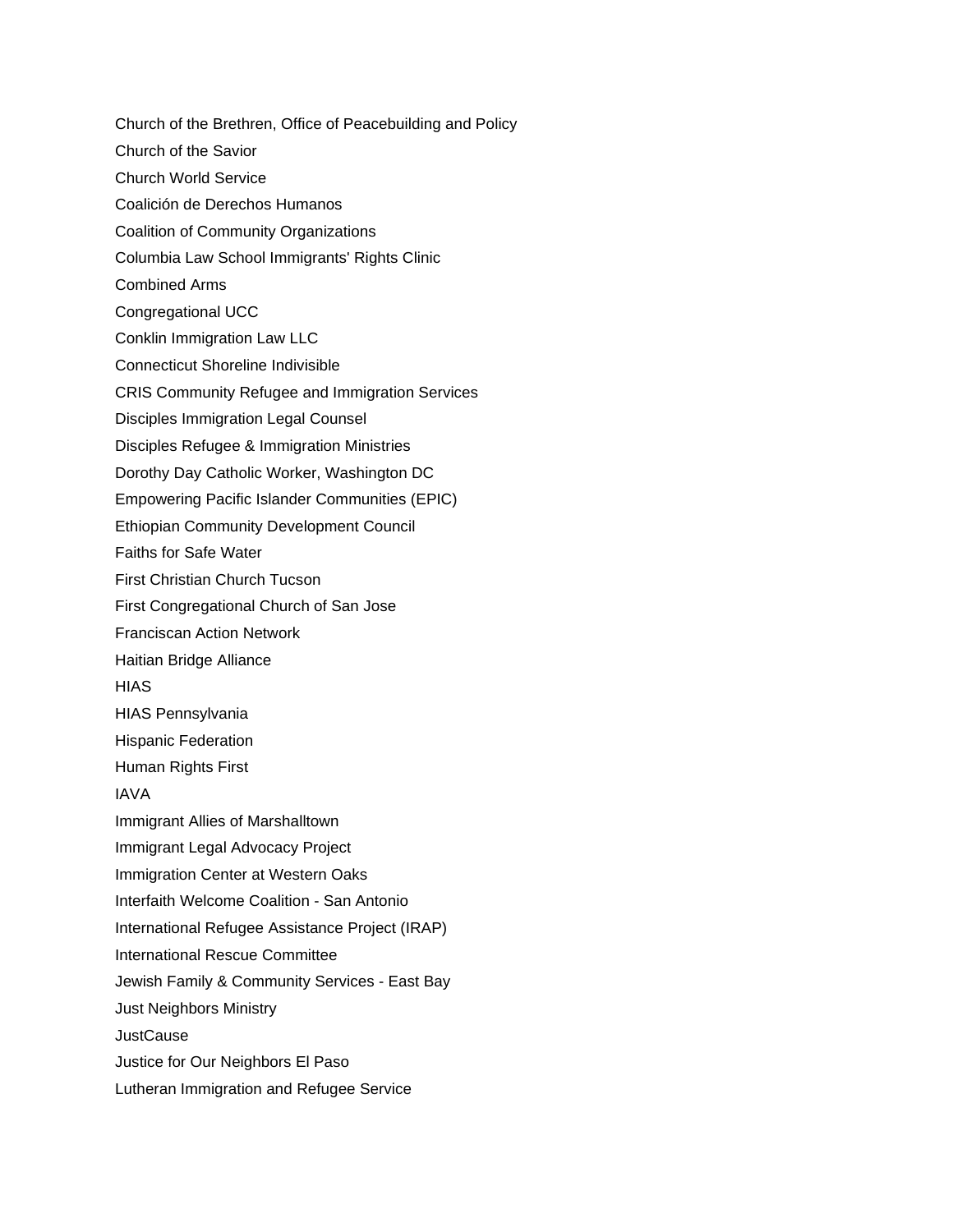- Lutheran Social Services of the National Capital Area (LSSNCA)
- Maryknoll Office for Global Concerns
- Miami Valley Immigration Coalition (MVIC)
- Missionary Oblates JPIC Office
- MPower Change
- National Immigration Forum
- National Immigration Law Center
- National Network for Arab American Communities (NNAAC)
- National Religious Campaign Against Torture
- New England Justice for Our Neighbors
- New York Annual Conference Board of Church and Society
- New York Legal Assistance Group (NYLAG)
- No One Left Behind
- Oasis Legal Services
- OKC Afghan Legal Network
- Opening Doors, Inc.
- Partnership for the Advancement of New Americans (PANA)
- Pilgrim United Church of Christ
- Presbytery of San Francisco
- Project ANAR
- Project Lifeline
- Race Matters, First Congregational UCC
- RAICES
- REACT DC
- Refugee Congress
- Refugee Services of Texas
- Rocky Mountain Immigrant Advocacy Network
- Safe Harbor Clinic, Brooklyn Law School
- SEE (Social Eco Education)
- Sisters of Mercy
- Sisters of Mercy of the Americas Justice Team
- Strategically Protecting Soft Networks
- T'ruah
- Tennessee Immigrant & Refugee Rights Coalition
- The Advocates for Human Rights
- The Legal Aid Society (New York)
- The Legal Project